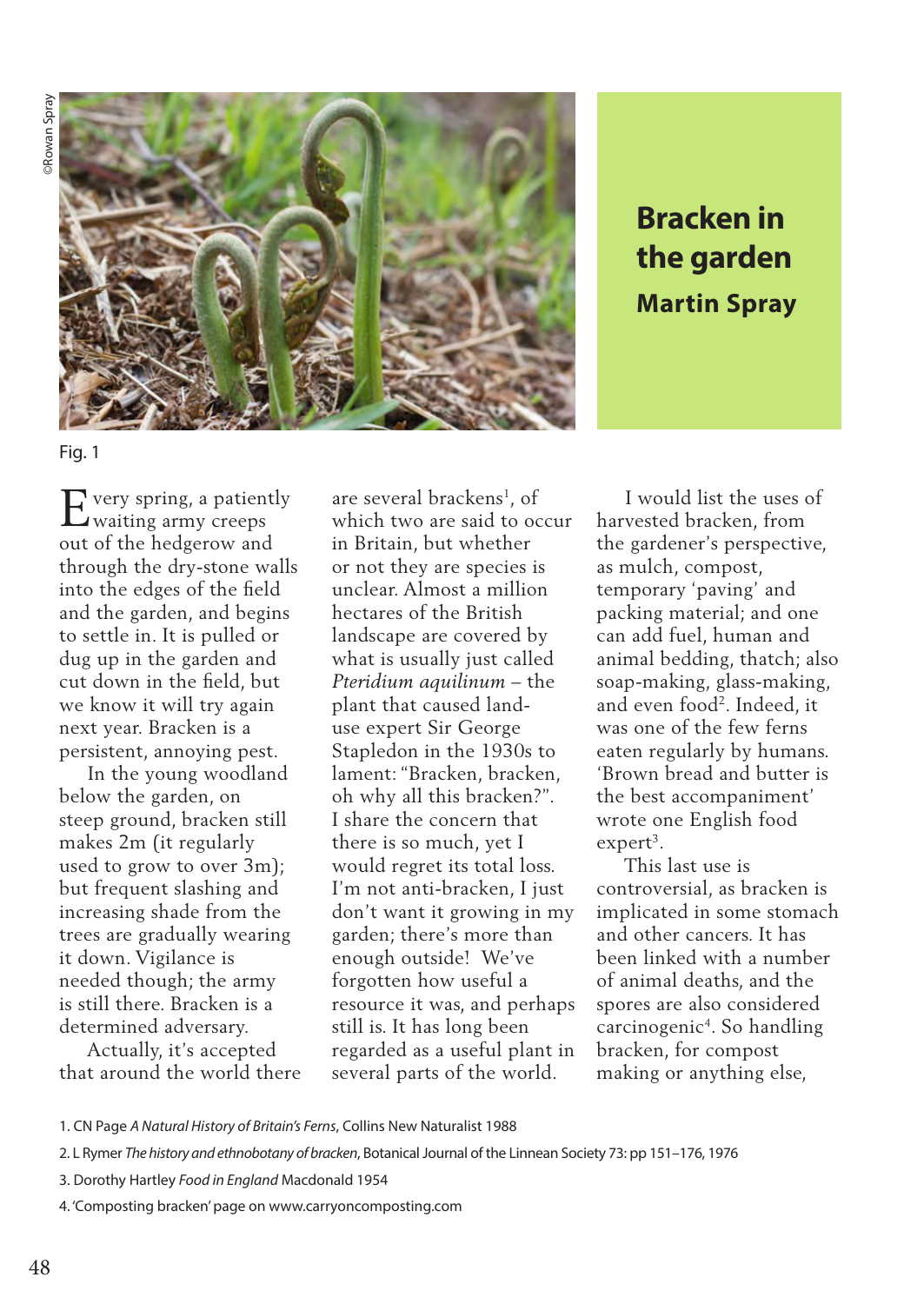quickly brings up health concerns. Spores are generally released in late summer, so this would be the season to avoid contact with the plant (RHS website: advice on bracken). Harvested bracken left on the ground until winter or early spring is generally considered safe; certainly though, caution is strongly advised.

 In regard to bracken's less controversial uses listed above, I'm surprised it is not used more often in our gardens; some examples of how are given below.

 The fronds, cut when dead and brown, and chopped into pieces, make a useful and inexpensive mulch: suppressing weeds, conserving water, and reducing winter leaching of soil nutrients. I have found it very handy for protecting any beds left empty over winter. It isn't brilliantly effective at suppressing things like buttercup and nettle, but does a fair job otherwise (fig. 2). It is easily lifted or removed, and easily put back or replaced, though it doesn't stay put as well as some other mulches. We have used it to mulch ornamental as well as productive beds. It works well for potatoes, even though it doesn't deter slugs very well (unsurprisingly). An effective and neater mulch is made from part-



Fig. 2 Layers of mixed plant/bracken litter ensure few competitors establish.

rotted but fairly dry litter covered by more recently fallen fronds.

 The horticultural world recently rediscovered that bracken fronds can be made into compost<sup>5</sup>. I am not fully convinced about this, nor have my own attempts at making it been impressive. One problem is that a year's delay is advised before use, owing to health concerns mentioned above. And it is unlikely to have quite the water-holding capacity of peat; though it could be a good (certainly abundant!) candidate as a peat substitute in compost<sup>6</sup>. It adds organic tissue to the soil, and that tissue is potash rich. I must admit that I don't know anyone who uses composted bracken

routinely. As the owner of our local garden centre rather laconically put it: "I don't stock it because customers don't ask for it". It can of course be burned, and the ash used as a fertiliser.

 I have used the driedout material, chopped by spade into shorter lengths, to 'pave' some of our paths, including some used almost daily as wheelbarrow routes, before they were made more permanent. They stood up to this use rather well, and wear-and-tear was simple to repair.

 I can attest that dry dead bracken makes acceptable bedding – in our case it was acceptable to a donkey and its companion sheep. When soiled it was stacked to rot or spread on the soil.

## 5. *Ibid*

<sup>6.</sup> *Lakeland Gold compost,* www.dalefootcomposts.co.uk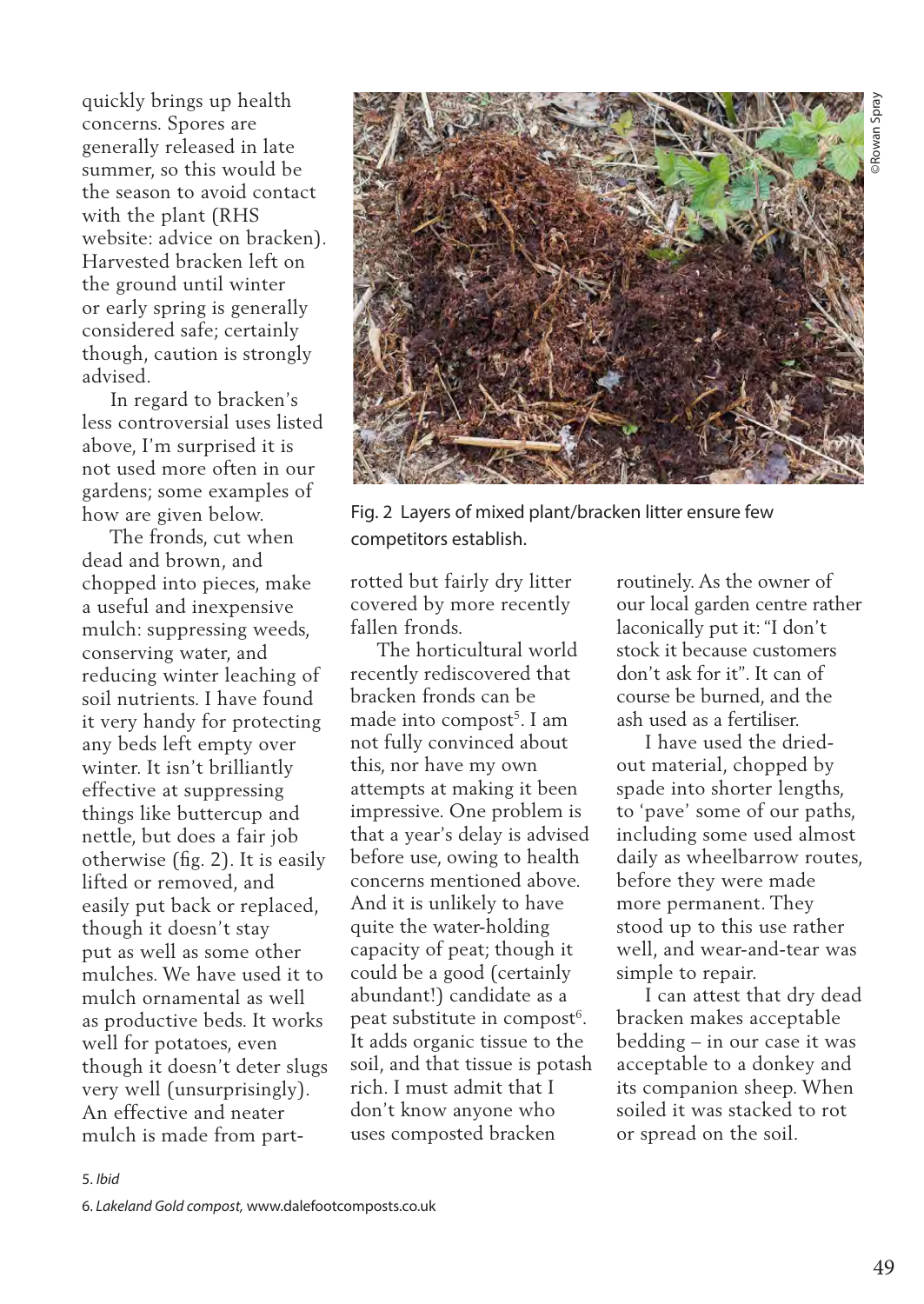

Fig. 3 Last year's fronds make a natural blanket.

 Dry, freshly dead fronds can make a very acceptable roofing thatch (fig. 3). Even my own unprofessional efforts support this. I built play dens, in the form of small, low benders – shelters made from a framework of bent branches traditionally covered with canvas or tarpaulin, except that mine had a cheat sheet of polythene held between

two layers of conifer branches. The upper layer held a thatch of bracken. The polythene kept the dens dry for sleeping in. 'In Invernesshire […] the people thatched their houses with the stalks of this fern' wrote MC Cooke in his 1878 *Fern book for everybody*. Apparently, a competent thatcher could produce a roof that would

©Rowan Spray **Bowan Spray** 



Fig. 4 A ground-level view of the early 'jungle' of stems.

serve for at least fifteen years, and possibly twice that.

 So much for bracken's possible uses as a harvested material. What of its characteristics as an ornamental garden plant?

 Although it is commonly associated with woodland, most bracken grows in the open, on heath and moor. For so common and abundant a plant, it has several quirky habits. It usually grows on acidic soils, but I have been told it prefers an alkaline substrate on which to germinate. That is, when it actually makes spores; some stands and areas seem not to. Here at Hillside, I don't think ours has made spores for three decades. It just spreads insidiously, presumably by rhizomatous growth (fig. 4) – yet its main horticultural quirk is that it is notoriously difficult to establish from transplants.

 In that context, the comment by David Jones in his *Encyclopaedia of Ferns* is interesting. 'It is so common and widespread and invasive that its horticultural qualities are often overlooked. And yet it is a rugged and appealing fern and blends in well with large, open landscapes.' This looks like quite a big challenge for intrepid gardeners; and so does the *RHS Dictionary's* quip that it has 'little garden value unless enormous areas of ground are available'.